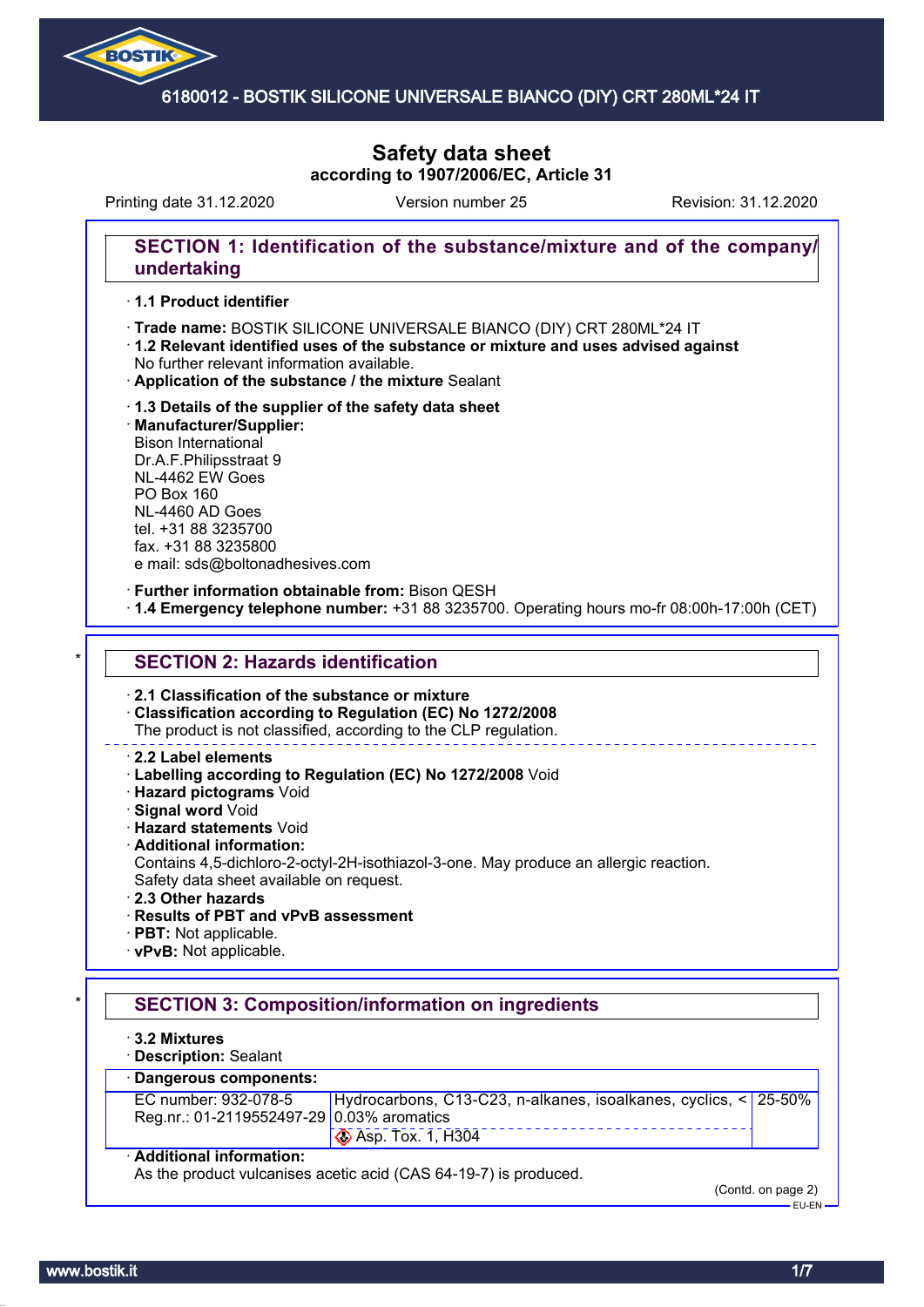

## **Safety data sheet according to 1907/2006/EC, Article 31**

Printing date 31.12.2020 **Revision: 31.12.2020** Version number 25 Revision: 31.12.2020

(Contd. of page 1)

### **Trade name: Silicone Universal** BOSTIK SILICONE UNIVERSALE BIANCO (DIY) CRT 280ML\*24 IT

For the wording of the listed hazard phrases refer to section 16.

### **SECTION 4: First aid measures**

- · **4.1 Description of first aid measures**
- · **General information:** No special measures required.
- · **After inhalation:**

Supply fresh air; consult doctor in case of complaints.

- No special measures required.
- · **After skin contact:** Generally the product does not irritate the skin.
- · **After eye contact:** Rinse opened eye for several minutes under running water.
- · **After swallowing:** If symptoms persist consult doctor.
- · **4.2 Most important symptoms and effects, both acute and delayed** No further relevant information available.
- · **4.3 Indication of any immediate medical attention and special treatment needed** No further relevant information available.

### **SECTION 5: Firefighting measures**

- · **5.1 Extinguishing media**
- · **Suitable extinguishing agents:** Use fire extinguishing methods suitable to surrounding conditions.
- · **5.2 Special hazards arising from the substance or mixture**
- No further relevant information available.
- · **5.3 Advice for firefighters**
- · **Protective equipment:** No special measures required.

## **SECTION 6: Accidental release measures**

- · **6.1 Personal precautions, protective equipment and emergency procedures** Not required.
- · **6.2 Environmental precautions:** Do not allow to enter sewers/ surface or ground water.
- · **6.3 Methods and material for containment and cleaning up:**

Send for recovery or disposal in suitable receptacles.

Absorb with liquid-binding material (sand, diatomite, acid binders, universal binders, sawdust).

- · **6.4 Reference to other sections**
- No dangerous substances are released.

See Section 7 for information on safe handling.

See Section 8 for information on personal protection equipment.

See Section 13 for disposal information.

## **SECTION 7: Handling and storage**

- · **7.1 Precautions for safe handling** No special precautions are necessary if used correctly.
- · **Information about fire and explosion protection:** No special measures required.

· **7.2 Conditions for safe storage, including any incompatibilities**

· **Storage:**

· **Requirements to be met by storerooms and receptacles:** No special requirements.

· **Information about storage in one common storage facility:** Not required.

(Contd. on page 3) EU-EN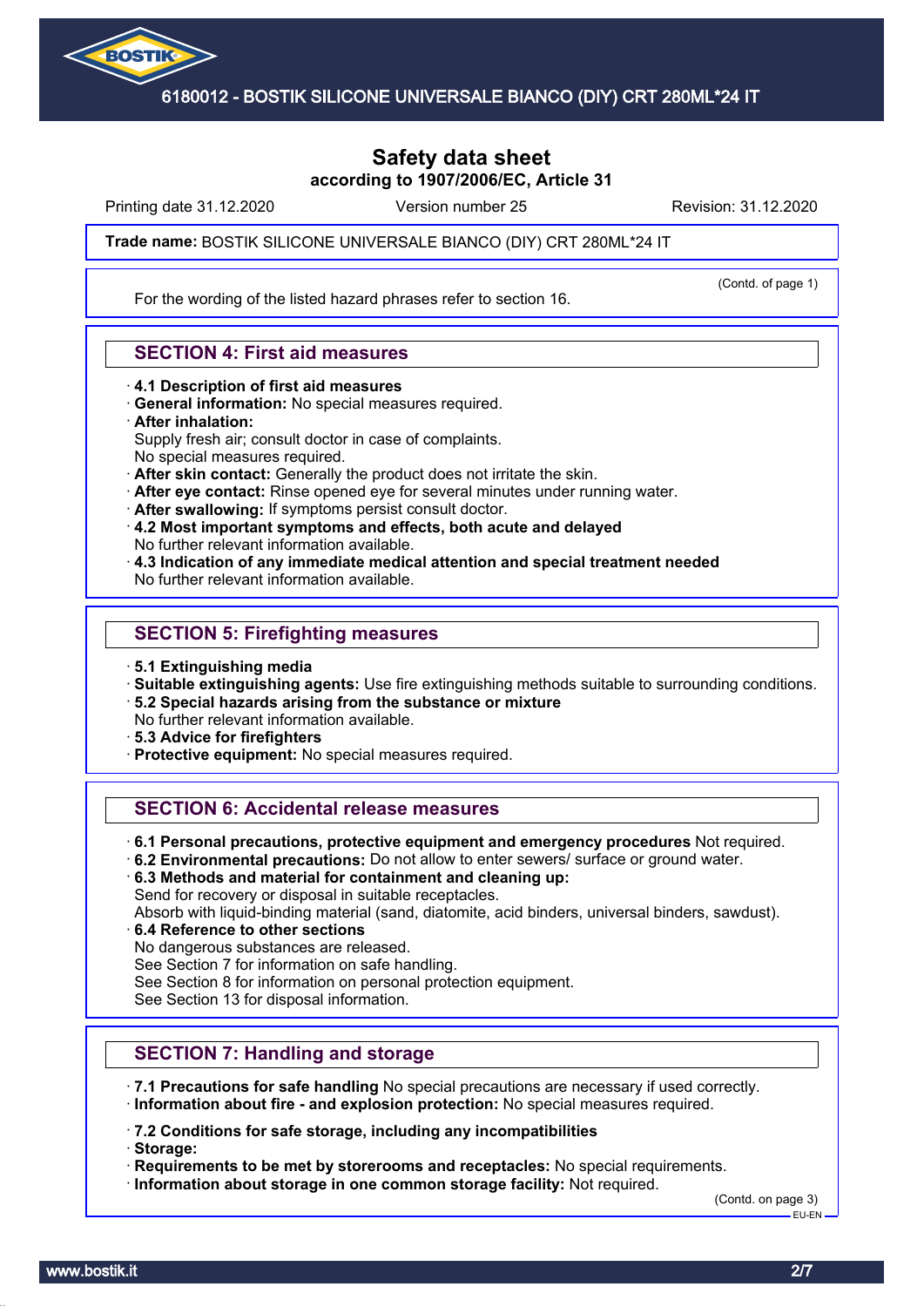

## **Safety data sheet according to 1907/2006/EC, Article 31**

Printing date 31.12.2020 **Revision: 31.12.2020** Version number 25 Revision: 31.12.2020

(Contd. of page 2)

### **Trade name: Silicone Universal** BOSTIK SILICONE UNIVERSALE BIANCO (DIY) CRT 280ML\*24 IT

· **Further information about storage conditions:** None.

· **Storage class:** 12

· **7.3 Specific end use(s)** No further relevant information available.

### **SECTION 8: Exposure controls/personal protection**

· **Additional information about design of technical facilities:** No further data; see item 7.

- · **8.1 Control parameters**
- · **Ingredients with limit values that require monitoring at the workplace:**

The product does not contain any relevant quantities of materials with critical values that have to be monitored at the workplace.

- · **Additional information:** The lists valid during the making were used as basis.
- · **8.2 Exposure controls**
- · **Personal protective equipment:**
- · **General protective and hygienic measures:**

The usual precautionary measures are to be adhered to when handling chemicals. Wash hands before breaks and at the end of work.

- · **Respiratory protection:** Not required.
- · **Protection of hands:**

The glove material has to be impermeable and resistant to the product/ the substance/ the preparation.

Selection of the glove material on consideration of the penetration times, rates of diffusion and the degradation

#### · **Material of gloves**

Recommended thickness of the material: > 0,12 mm

- Nitrile rubber, NBR
- · **Penetration time of glove material**
- For the mixture of chemicals mentioned below the penetration time has to be at least 10 minutes (Permeation according to EN 374 Part 3: Level 1).
- · **Eye protection:** Goggles recommended during refilling

| 9.1 Information on basic physical and chemical properties<br><b>General Information</b> |                                    |  |
|-----------------------------------------------------------------------------------------|------------------------------------|--|
| · Appearance:                                                                           |                                    |  |
| Form:                                                                                   | Fluid                              |  |
| Colour:                                                                                 | According to product specification |  |
| · Odour:                                                                                | Characteristic                     |  |
| Odour threshold:                                                                        | Not determined.                    |  |
| · pH-value:                                                                             | Not determined.                    |  |
| Change in condition                                                                     |                                    |  |
| Melting point/freezing point:                                                           | Undetermined.                      |  |
| Initial boiling point and boiling range: 2230 °C                                        |                                    |  |
| · Flash point:                                                                          | Not applicable.                    |  |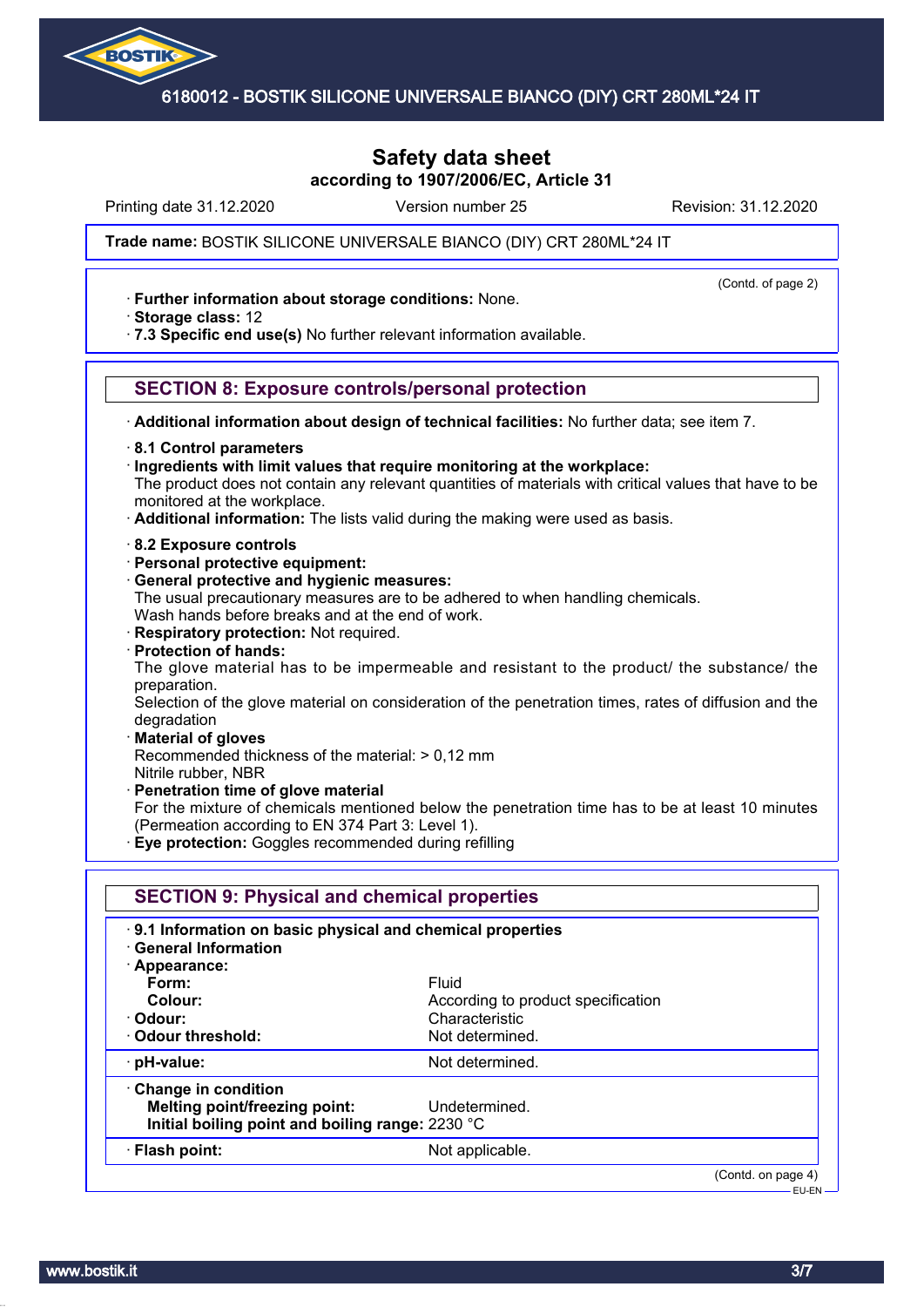

## **Safety data sheet according to 1907/2006/EC, Article 31**

Printing date 31.12.2020 **Revision: 31.12.2020** Version number 25 Revision: 31.12.2020

#### **Trade name: Silicone Universal** BOSTIK SILICONE UNIVERSALE BIANCO (DIY) CRT 280ML\*24 IT

|                                                                                        | (Contd. of page 3)                                                                                                                                                             |
|----------------------------------------------------------------------------------------|--------------------------------------------------------------------------------------------------------------------------------------------------------------------------------|
| Flammability (solid, gas):                                                             | Not applicable.                                                                                                                                                                |
| · Ignition temperature:                                                                | $>370$ °C                                                                                                                                                                      |
| <b>Decomposition temperature:</b>                                                      | Not determined.                                                                                                                                                                |
| · Auto-ignition temperature:                                                           | Product is not selfigniting.                                                                                                                                                   |
| <b>Explosive properties:</b>                                                           | Product does not present an explosion hazard.                                                                                                                                  |
| <b>Explosion limits:</b><br>Lower:<br>Upper:                                           | Not determined.<br>Not determined.                                                                                                                                             |
| · Vapour pressure:                                                                     | Not determined.                                                                                                                                                                |
| Density at 20 °C:<br>· Relative density<br>· Vapour density<br><b>Evaporation rate</b> | $0.97$ g/cm <sup>3</sup><br>Not determined.<br>Not determined.<br>Not determined.                                                                                              |
| · Solubility in / Miscibility with<br>water:                                           | Not miscible or difficult to mix.                                                                                                                                              |
| · Partition coefficient: n-octanol/water:                                              | Not determined.                                                                                                                                                                |
| · Viscosity:<br>Dynamic:<br>Kinematic:                                                 | Not determined.<br>Not determined.                                                                                                                                             |
| · Solvent content:                                                                     |                                                                                                                                                                                |
| <b>Solids content:</b><br>⋅ 9.2 Other information                                      | 62.0%<br>All relevant physical data were determined for the<br>mixture. All non-determined data are not measurable or<br>not relevant for the characterization of the mixture. |

## **SECTION 10: Stability and reactivity**

- · **10.1 Reactivity** No further relevant information available.
- · **10.2 Chemical stability**
- · **Thermal decomposition / conditions to be avoided:**
- No decomposition if used according to specifications.
- · **10.3 Possibility of hazardous reactions** No dangerous reactions known.
- · **10.4 Conditions to avoid** No further relevant information available.
- · **10.5 Incompatible materials:** No further relevant information available.
- · **10.6 Hazardous decomposition products:** No dangerous decomposition products known.

### **SECTION 11: Toxicological information**

· **11.1 Information on toxicological effects**

· **Acute toxicity** Based on available data, the classification criteria are not met.

· **Primary irritant effect:**

· **Skin corrosion/irritation** Based on available data, the classification criteria are not met.

(Contd. on page 5)  $-$ FH-FN-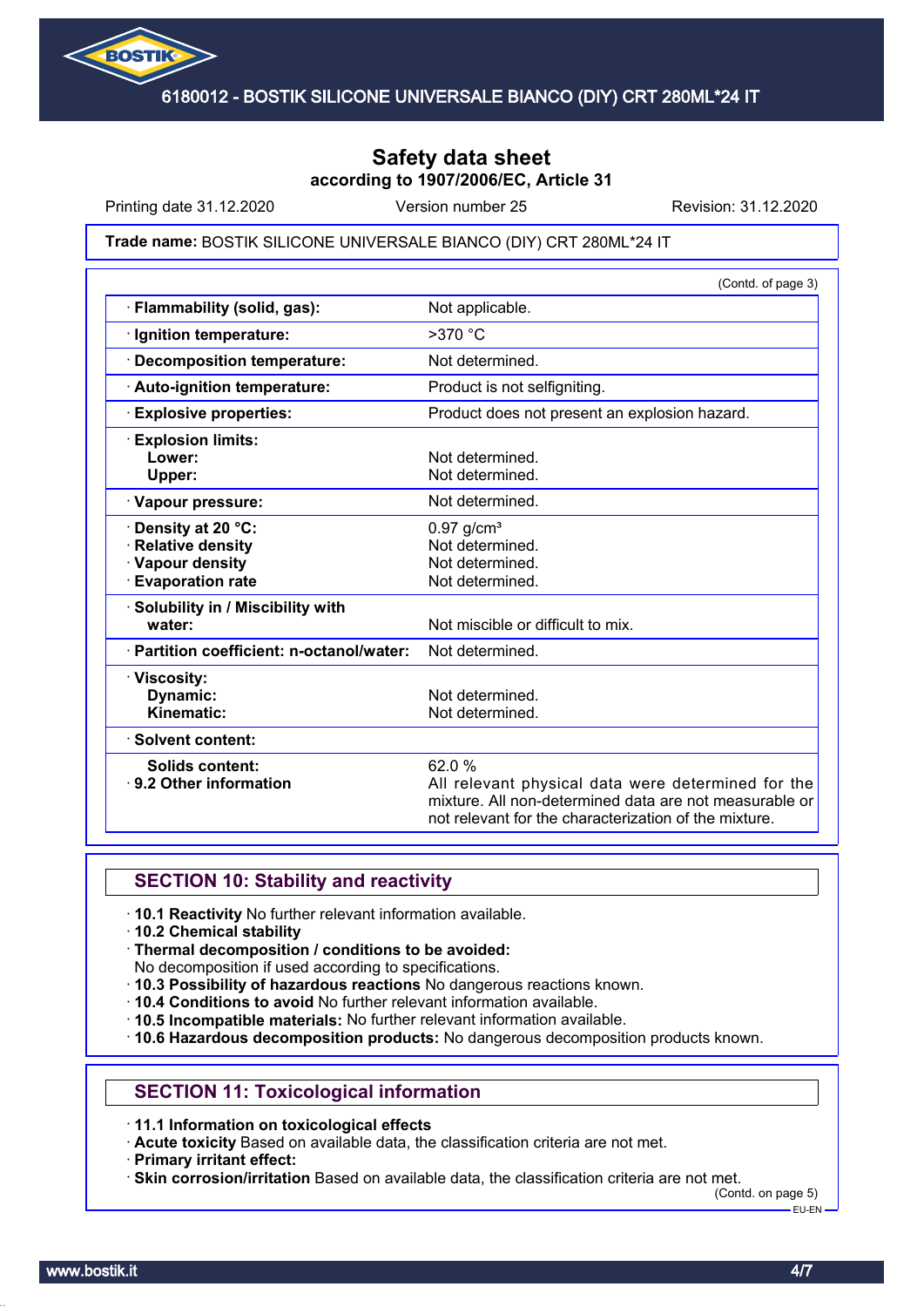

## **Safety data sheet according to 1907/2006/EC, Article 31**

Printing date 31.12.2020 **Revision: 31.12.2020** Version number 25 Revision: 31.12.2020

#### **Trade name: Silicone Universal** BOSTIK SILICONE UNIVERSALE BIANCO (DIY) CRT 280ML\*24 IT

(Contd. of page 4)

- · **Serious eye damage/irritation** Based on available data, the classification criteria are not met. · **Respiratory or skin sensitisation** Based on available data, the classification criteria are not met.
- · **Acute effects (acute toxicity, irritation and corrosivity)** Not applicable.
- · **Sensitisation** Not applicable.
- · **Repeated dose toxicity** Not applicable.
- · **CMR effects (carcinogenity, mutagenicity and toxicity for reproduction)**
- · **Germ cell mutagenicity** Not applicable.
- · **Carcinogenicity** Based on available data, the classification criteria are not met.
- · **Reproductive toxicity** Based on available data, the classification criteria are not met.
- · **STOT-single exposure** Based on available data, the classification criteria are not met.
- · **STOT-repeated exposure** Based on available data, the classification criteria are not met.
- · **Aspiration hazard** Based on available data, the classification criteria are not met.

## **SECTION 12: Ecological information**

- · **12.1 Toxicity**
- · **Aquatic toxicity:** No further relevant information available.
- · **12.2 Persistence and degradability** No further relevant information available.
- · **12.3 Bioaccumulative potential** No further relevant information available.
- · **12.4 Mobility in soil** No further relevant information available.
- · **Additional ecological information:**
- · **General notes:**

Water hazard class 1 (German Regulation) (Self-assessment): slightly hazardous for water Do not allow undiluted product or large quantities of it to reach ground water, water course or sewage system.

- · **12.5 Results of PBT and vPvB assessment**
- · **PBT:** Not applicable.
- · **vPvB:** Not applicable.
- · **12.6 Other adverse effects** No further relevant information available.

### **SECTION 13: Disposal considerations**

- · **13.1 Waste treatment methods**
- · **Recommendation**

Must not be disposed together with household garbage. Do not allow product to reach sewage system.

Disposal must be made according to official regulations.

- · **Uncleaned packaging:**
- · **Recommendation:**

Packagings that may not be cleansed are to be disposed of in the same manner as the product.

## **SECTION 14: Transport information**

· **14.1 UN-Number**

ADR/ADN, IMDG, IATA not regulated

-

(Contd. on page 6) EU-EN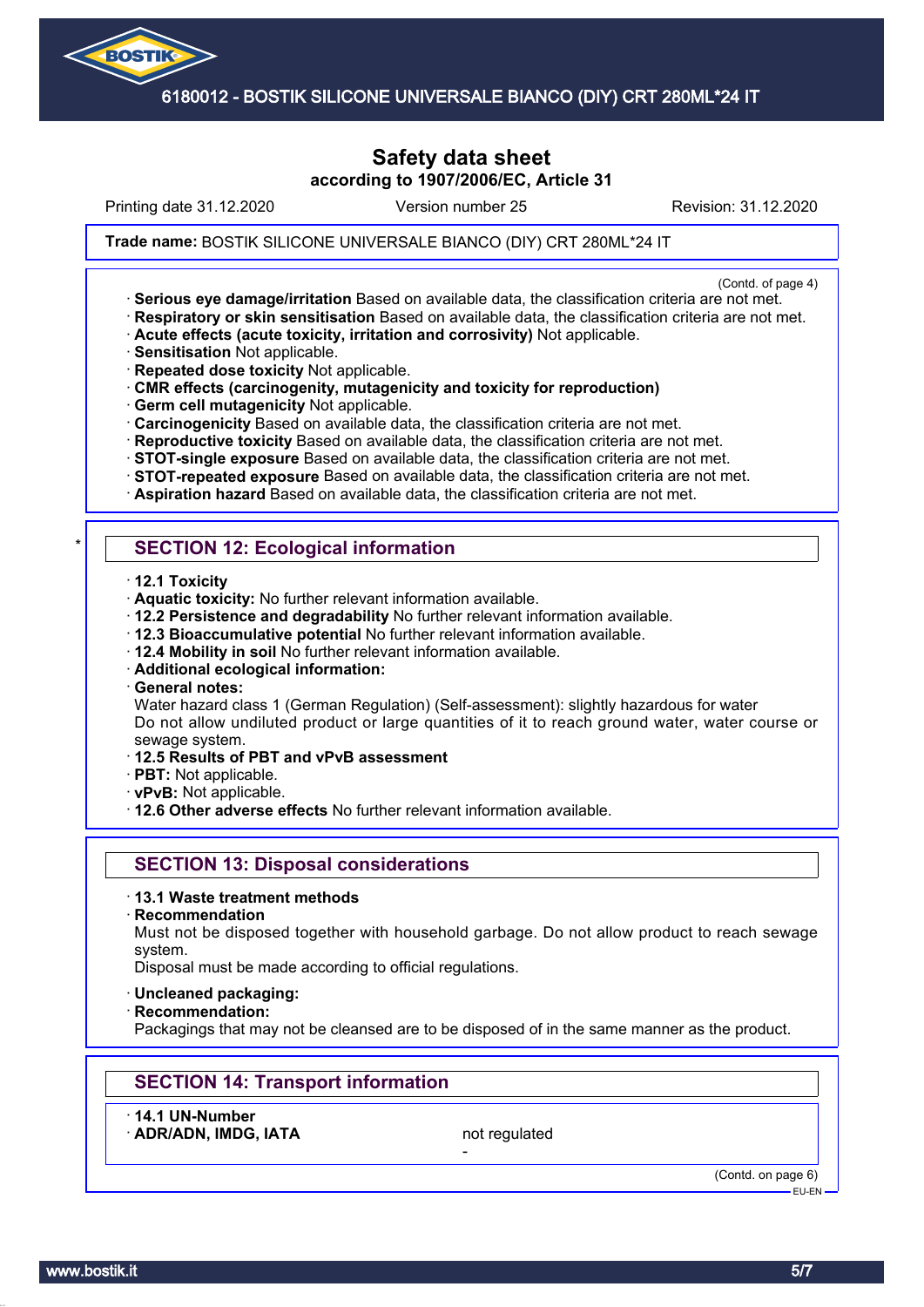

## **Safety data sheet according to 1907/2006/EC, Article 31**

Printing date 31.12.2020 **Revision: 31.12.2020** Version number 25 Revision: 31.12.2020

#### **Trade name: Silicone Universal** BOSTIK SILICONE UNIVERSALE BIANCO (DIY) CRT 280ML\*24 IT

|                                                                            | (Contd. of page 5)                                                                                                                                                  |
|----------------------------------------------------------------------------|---------------------------------------------------------------------------------------------------------------------------------------------------------------------|
| $\cdot$ ADN                                                                | not regulated                                                                                                                                                       |
| · 14.2 UN proper shipping name<br>· ADR/ADN, ADN, IMDG, IATA               | not regulated                                                                                                                                                       |
| 14.3 Transport hazard class(es)                                            |                                                                                                                                                                     |
| · ADR/ADN, ADN, IMDG, IATA<br>· Class                                      | not regulated                                                                                                                                                       |
| 14.4 Packing group<br>· ADR/ADN, IMDG, IATA                                | not regulated                                                                                                                                                       |
| 14.5 Environmental hazards:<br>· Marine pollutant:                         | N <sub>o</sub>                                                                                                                                                      |
| 14.6 Special precautions for user                                          | Not applicable.                                                                                                                                                     |
| 14.7 Transport in bulk according to Annex II<br>of Marpol and the IBC Code | Not applicable.                                                                                                                                                     |
| · Transport/Additional information:                                        | Not dangerous according to the above<br>specifications.                                                                                                             |
| $\cdot$ IMDG<br>· Remarks:                                                 | Under certain conditions substances in Class 3<br>(flammable liquids) can be classified in<br>packinggroup III.<br>See IMDG, Part 2, Chapter 2.3, Paragraph 2.3.2.2 |
| · UN "Model Regulation":                                                   | not regulated                                                                                                                                                       |

### **SECTION 15: Regulatory information**

- · **15.1 Safety, health and environmental regulations/legislation specific for the substance or mixture**
- · **Directive 2012/18/EU**
- · **Named dangerous substances ANNEX I** None of the ingredients is listed.
- · **DIRECTIVE 2011/65/EU on the restriction of the use of certain hazardous substances in electrical and electronic equipment – Annex II**
- None of the ingredients is listed.
- · **15.2 Chemical safety assessment:** A Chemical Safety Assessment has not been carried out.

### **SECTION 16: Other information**

This information is based on our present knowledge. However, this shall not constitute a guarantee for any specific product features and shall not establish a legally valid contractual relationship.

#### · **Relevant phrases**

H304 May be fatal if swallowed and enters airways.

(Contd. on page 7) EU-EN